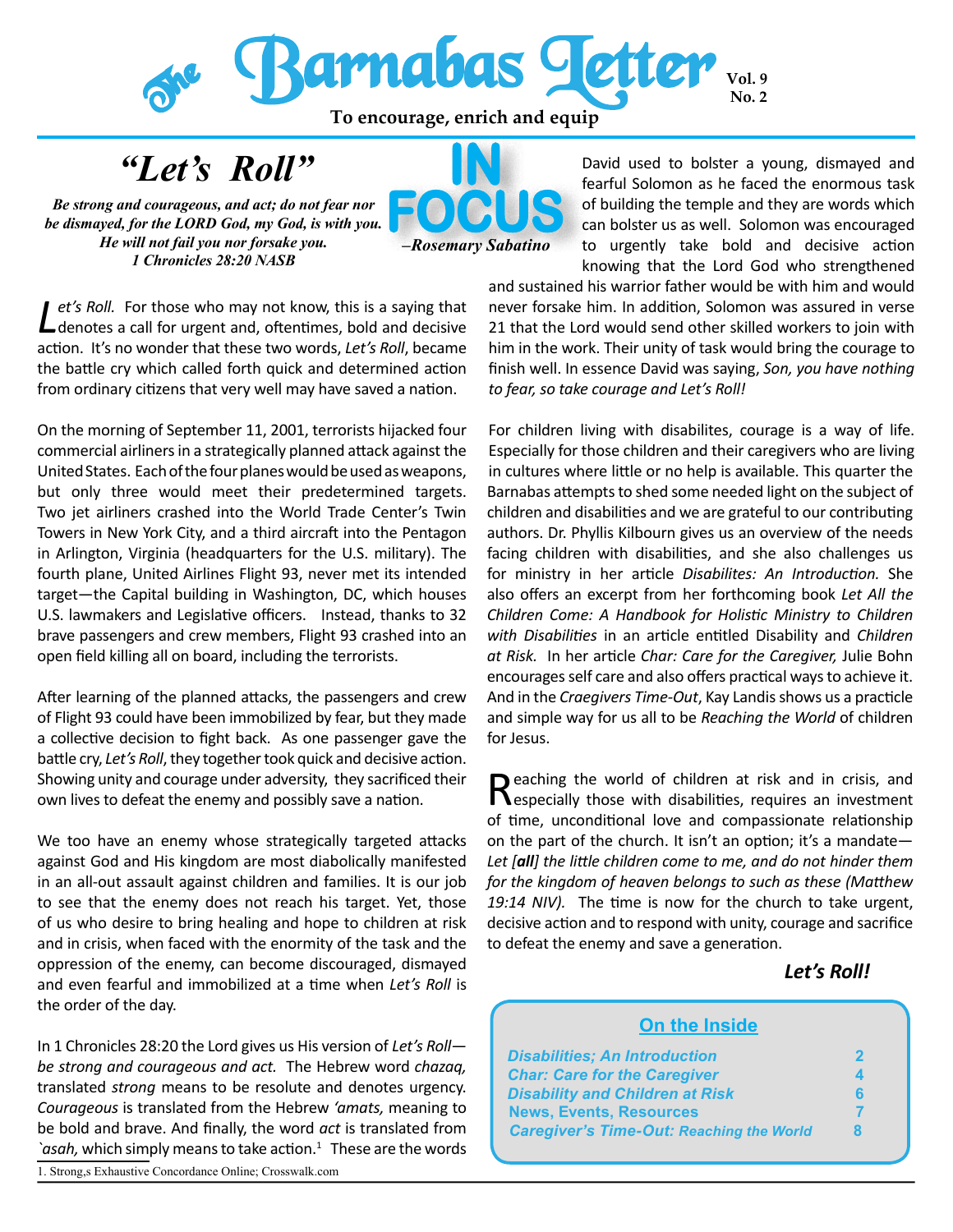**Disabilities:** 

**An Introduction**

*—Phyllis Kilbourn, PhD*

 $\blacktriangledown$  he was only weeks old, so beautiful as I picked her up and held this little bundle of joy called Maria! Her story was one that was similar to so many I have heard. Found on the street, rejected, deserted by her mother, but there was a real significant difference. You see, little Maria was found in a cardboard box on a street in Guatemala City, left there not so much because the family was poor and destitute, although I am sure they were, but left there because she had Down syndrome!

> **Maria is just one of the estimated one billion people in the world who have some form of disability.**

As you can imagine, as I held her and thought about this, my eyes filled and my heart ached! Yes, I knew that all over the world such children are often kept out of sight, hidden in back rooms and closets, and treated as if they are not human beings.1

Maria is just one of the estimated one billion people in the world who have some form of disability, including physical, mental, nutritional or emotional. Of this population, UNICEF has estimated that around one quarter or 200 million are children.<sup>2</sup> Some studies, particularly in developing countries, indicate that the proportions and numbers may be significantly higher due to underreporting.

#### **We Face a Big Task**

The situation of children with disabilities worldwide is often bleak:

Eighty percent of all people with disabilities live in developing countries, places where there is a shortage of doctors, clinics and rehabilitation facilities.



- Often children with disabilities are left to be cared for by others in orphanages.
- The presence of a child with a disability in an already poor family or community increases demands on limited resources and adds another dimension to the family's and community's ability to cope.
- Many children with disabilities end up living on danger-filled city streets with no provision of essential basic needs.
- Families of children with disabilities have significant needs as well.

**In order to effectively meet their needs we must understand the context surrounding children with disabilities.**

A variety of opportunities for compassionate and holistic ministry can be gleaned from the situation and needs of children with disabilities; needs that, if met, help lay a solid foundation for their spiritual development. But in order to effectively meet those needs we must first understand the context surrounding children with disabilities and the consequences of disability on them.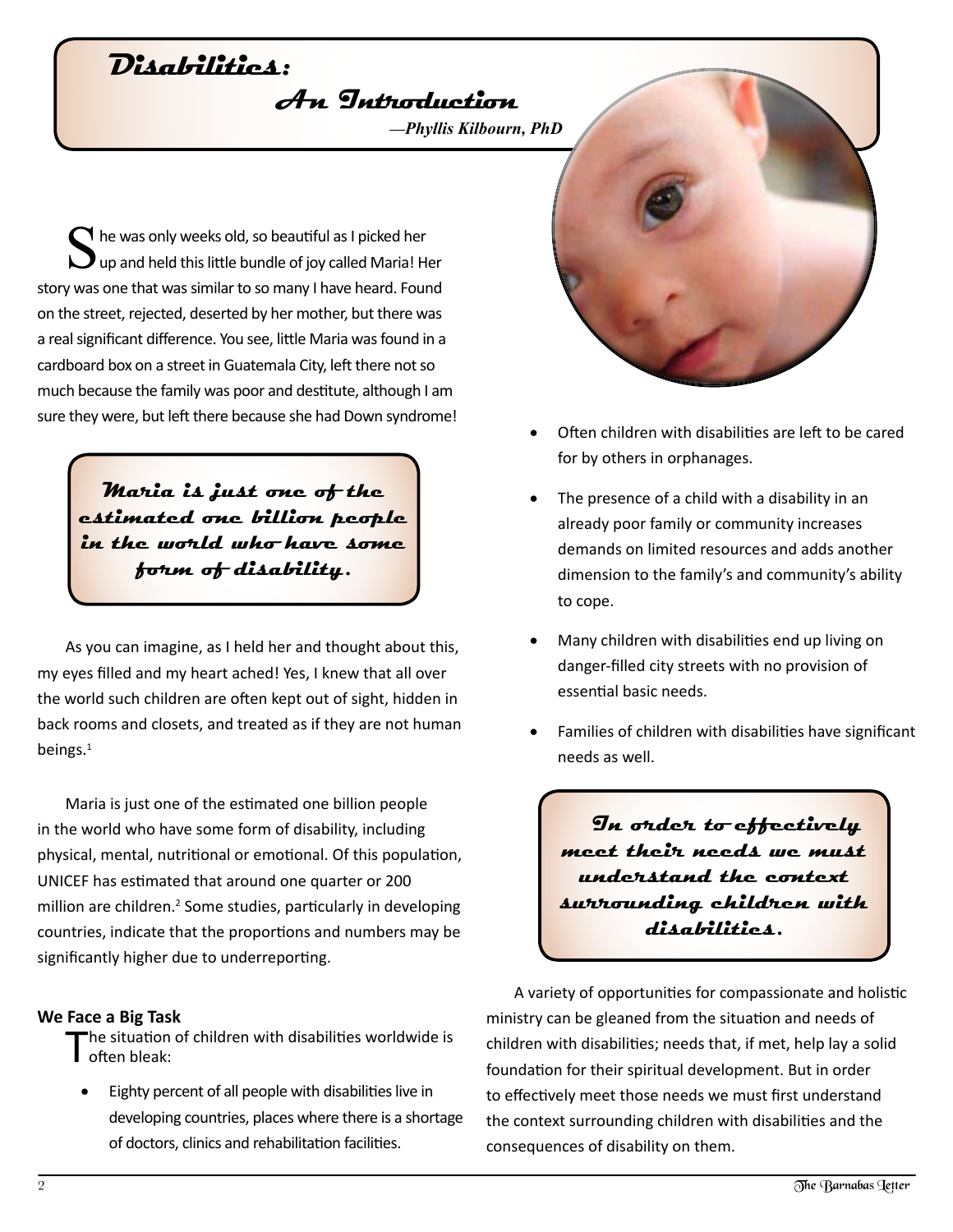#### **Barriers to Full Enjoyment of Rights**

In addition to increased risk of exploitation, children<br>with disabilities constantly face barriers that keep th with disabilities constantly face barriers that keep them from the full enjoyment of their rights. These rights include participation in community and family life; access to education, health services and rehabilitation; social and legal assistance; opportunities for play and cultural activities; and educational opportunities such as vocational and life-skills training.

**Jesus modeled compassionate and purposeful ministry to individuals with disabilities, so must we.**

According to the World Health Organization: "Across the world, people with disabilities have poorer health outcomes, lower education achievements, less economic participation and higher rates of poverty than people without disabilities. This is partly because people with disabilities experience barriers in accessing services that many of us have long taken for granted, including health, education, employment, and transport as well as information. These difficulties are exacerbated in less advantaged communities."3

The loss of a child's rights stems from root causes such as poverty, social issues (such as stigma and discrimination), lack of health care and rehabilitation services, inaccessible transport (especially for medical services), not enough "disability friendly" facilities, lack of helpful information and various forms of exploitation. These barriers hold children back from achieving their full potential. Often children's abilities are overlooked and their capacities underestimated. Consequentially, they are excluded from activities in their communities and families.

Victor Pineda reminds us of the importance of helping children with disabilities achieve their full potential. He says: "People with disabilities may have difficulty seeing, hearing, walking or remembering. But they also have dreams, hopes and ideas they want to share . . . Every person in the world looks different and has different ideas, experiences, traditions and abilities. I learned that these differences create new possibilities, new hopes, new dreams and new friendships."4

Barriers from poverty, stigma, community attitudes and educational exclusion: we must eliminate them all. As well, we must eliminate the exploitation and various violations of child's rights that often force people with disabilities to the margins of society. Because such barriers can hinder children from developing their God-given gifts and potential, the church also must join in advocacy and action for the elimination of these barriers, empowering children with disabilities to participate in all aspects of family, church and community life.

#### **Challenge for Ministry**

s Peter Ustinov has said, "Our ability to deal with children with disabilities is a yardstick of our ability to deal with all children."<sup>5</sup> This also could be a valid measuring stick for the investment of the church and families into the lives of children with disabilities. Just as Jesus modeled compassionate and purposeful ministry to individuals with disabilities, taking time to be with them, to support and to fully accept them whether they were lame, blind, lepers or epileptic, so must we.

*Phyllis Kilbourn, founder of both Rainbows of Hope and Crisis Care Training International, is a child advocate, trauma trainer and author/editor of a number of handbooks focused on interventions for children in crisis and has served in Liberia and Kenya with WEC International. She holds the PhD in education*

*from Trinity International University, Deerfield, Illinois. Dr. Kilbourn has taught crisis care training seminars and/or conducted research in many countries across Africa, Eastern Europe, Asia, Latin America and North America.*



1. Sam Martin, "Prayer Letter for The Arms of Jesus Children's Mission" (unpublished manuscript, n.d.). 2. UNICEF Innocenti Research Centre, "Promoting the Rights of Children with Disabilities," Innocenti Digest No. 13 (2007): iv, http://www.unicef-irc.org/ publications/pdf/digest13-disability.pdf. 3. World Health Organization, World Report on Disability (Geneva: World Health Organization, 2011), http://whqlibdoc.who.int/publications/2011/9789240685215\_eng.pdf, xi. 4. Victor Santiago Pineda, It's About Ability: An Explanation of the Convention on the Rights of Persons with Disabilities (New York: UNICEF, 2008), 3, 5. 5. UNICEF, "China: Children with Disabilities," http://www.unicef.org/china/protection\_community\_485.html.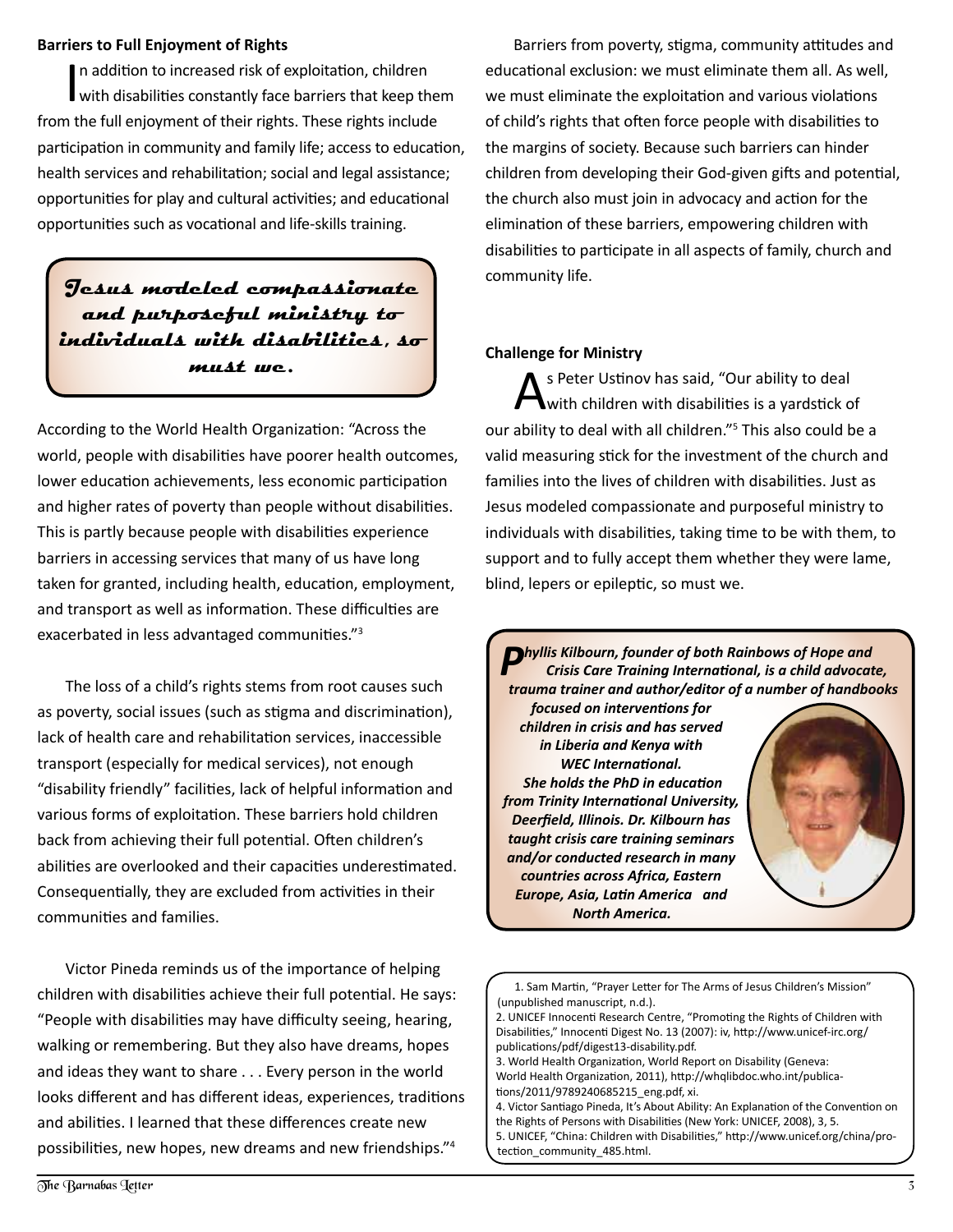*''Char'' Care for the Caregiver*

*—Julie Bohn*

*"Caregiver: a person who assists a sick or disabled person; a person who attends to the needs of a child or dependent adult."1*

The majority of you who are reading this article are probably caregivers of children in crisis, whether they have a disability or not. Are you growing weary in doing good? Do you feel guilty if you desire time for yourself? Are you beginning to resent those for whom you are caring because you are exhausted and don't have a life outside of their care? One of the greatest gifts you can give your charges is to take care of yourself. You will find that, as you set aside time for rest and refreshment, you will be able to respond better to the needs of those in your care.

> *Jesus did not expect His apostles to go without care ... "Come with me by yourselves to a quiet place and get some rest."*

As the greatest Caregiver who ever lived, Jesus lovingly attended to the needs of the children and adults in His presence. The response must have been overwhelming as the multitudes often "pressed around Him." (Mark 5:24) Although He definitely felt the weight of caring for people, He was also able to fall asleep in the boat (Luke 8)—Jesus knew it was important to take care of Himself. In Luke 5:15—16 we read that "the news about him spread all the more, so that crowds of people came to hear him and to be healed of their sicknesses.But Jesus often withdrew to lonely places and prayed." Jesus realized that He needed time to be refreshed by the Father to continue His work. Yes, He was fully God but He was also fully man and as a man Jesus grew tired too and needed rest.

Jesus did not expect His apostles to go without care either. In Mark 6:30—32 we read, "The apostles gathered around Jesus and reported to him all they had done and taught. Then, because so many people were coming and going that they did not even have a chance to eat, he said to them, Come with me by yourselves to a quiet place and get some rest. So they went away by themselves in a boat to a solitary place." The feeding of the five thousand occurred right after this time

1. The American Heritage College Dictionary, 3rd ed., (2000), s.v. "caregiver."



of rest. Jesus knew His disciples would not have the energy to care for the multitude if they didn't take time for rest and refreshment and He made sure they got away from those for whom they were caring in order to spend some time alone with Him.

If Jesus and the apostles needed to take time to care for themselves, isn't it even more necessary for you to take the time to care for yourself? Appropriate amounts of sleep, healthy food and exercise are essential for one's own health. This may mean asking others to help care for your charges so you can get some sleep, eat a hot meal, go for a walk by yourself or take some time to go out with friends. In a forthcoming book edited by Phyllis Kilbourn, *Let All the Children Come: A Handbook for Holistic Ministry to Children with Disabilities,* there are many ways for the church to provide respite for caregivers listed in the chapter titled *Helping the Church Make Christ Accessible*. Once again, if Jesus needed time for Himself, there is no reason for caregivers to feel guilty about taking some time for themselves and the church can help.

While our physical state definitely impacts our attitude about life and what we are called to do, withdrawing to a lonely place to pray will provide the greatest refreshment. Lettie Cowman writes, "Covet to get alone with God. If we neglect it, we not only rob ourselves, but others, too, of blessings, since when we are blessed we are able to pass on blessings to others."2 And Rene Schlaepfer adds, "In Luke 10: 41, 42 Jesus rebukes Martha for being distracted in her serving by saying, 'Martha, Martha,' the Lord answered, 'you are worried and upset about many things, but few things are needed—or indeed only one. Mary has chosen what is better and it will not be taken away from her.'If He had asked Mary for a drink, do you think she would have sprung to her feet and helped Him out? Of course! But she started with—and stayed with—a restful focus on Christ."*<sup>3</sup>* Mary was willing to serve but knew it was more important to spend time with Jesus and then she would have the strength to serve as He directed. As caregivers our work is never done and it seems our charges need help with ever so much. Even so, we still need to take the time to be alone with Jesus to receive His *char.* The Greek word *char* (pronounced "care") is the root 2. Lettie Cowman, Streams in the Desert, (Grand Rapids: Zondervan,), 71. 3. Rene Schlaepfer, Grace Immersion: A 50-day Plunge into God's Amazing Grace, (Aptos, CA: Twin Lakes Church, 2010), 17.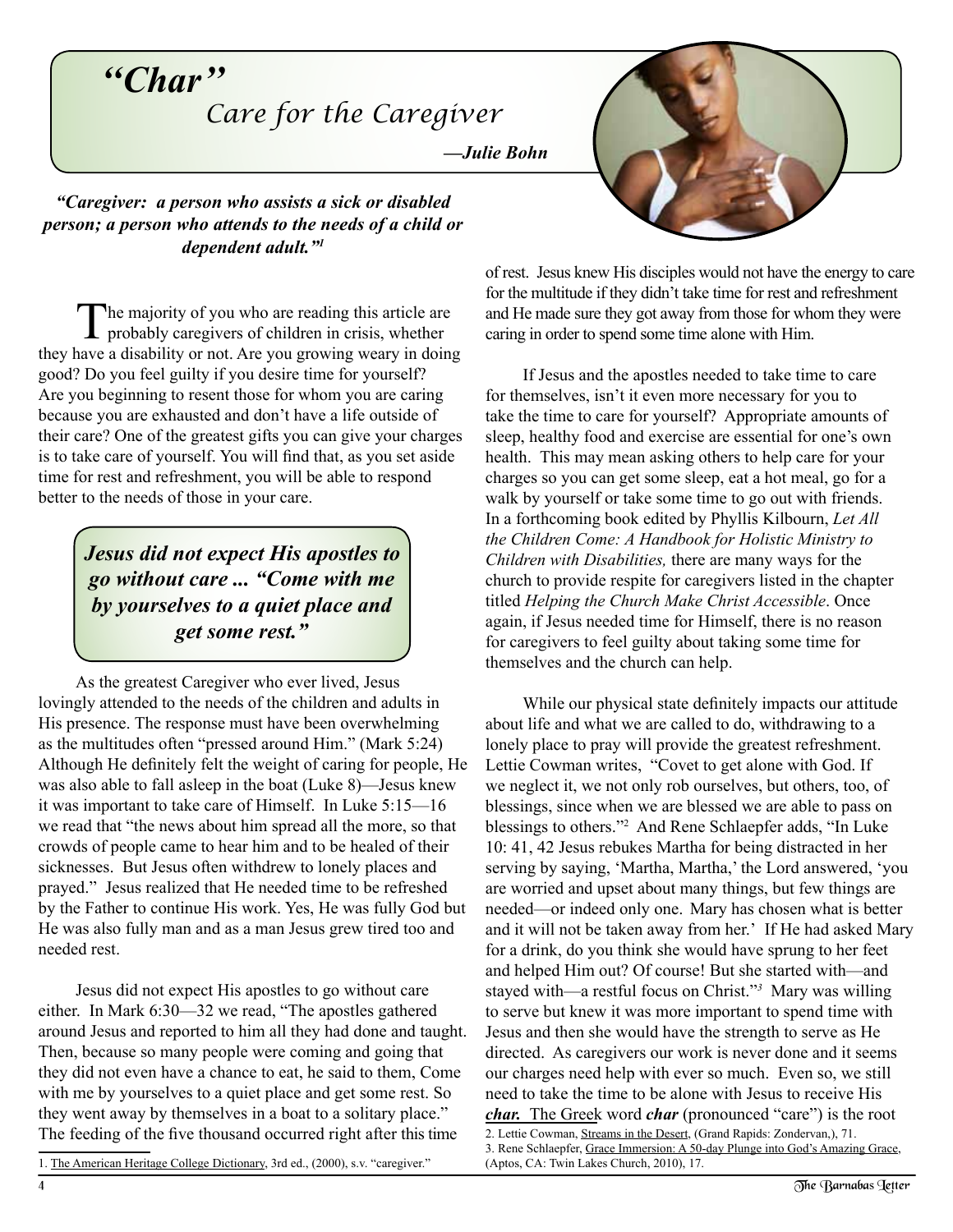word of three Greek words translated in the New Testament as *grace, joy and thanksgiving.* 

Grace: *Charis* is the Greek word translated as grace meaning *that which affords joy or pleasure; the merciful loving-kindness by which God, exerting his holy influence upon souls, turns them to Christ, keeps, strengthens, increases them in Christian faith, knowledge, affection, and kindles them to the exercise of the Christian virtues*. 4

> *Make time to care for yourself ... to experience His grace and joy and then respond with thanksgiving. You and your charges will be much more peaceful if you do.*

In a Focus on the Family broadcast this idea was presented as giving someone what they need the most when they deserve it the least. Jesus desires to give us His lovingkindness and His blessings and we certainly can do nothing to deserve either. Receiving His grace then *kindles* within our hearts the desire to pass His grace on to others. For example, when Gina projectile vomits on her caregiver, His *charis* comes in the form of clean clothes and fresh air. His *grace* is then passed on to Gina by her caregiver in the form of kind words and a hug. When Derek destroys yet another child's toy, Jesus' *charis* to his caregiver is patience, calm and wisdom. His *grace* is then passed on to Derek by the caregiver in the form of loving discipline that points him to Jesus.

Joy: *Chara* is the Greek word translated as *joy* or *gladness* meaning *the cause or the occasion of joy or gladness of persons who are one's joy*. 5 Do you really understand that you are God's joy? In Psalm 17:8 David calls himself *the apple of [God's] eye*. God delights in you and is just waiting for you to delight in Him as He passes His joy on to you. Joy, of course, goes much deeper than simply laughing. However, one of the best ways to help yourself and your charges find joy is to find or make opportunities to laugh. At a camp for individuals with disabilities where I worked for many summers we had an "I Did It" award made from a paisley wheelchair safety harness covered in patches and buttons. One was chosen to wear this creation for a day by doing something silly in the act of caregiving. It could be as simple as calling your camper by the wrong name. The campers did the nominating and the voting on who would be chosen to wear it for the day. It was a way to turn those "mistakes" we all make into something everyone could enjoy as long as you are willing to laugh at yourself. Find out what makes your charges laugh and see to it those things happen often. You will

find yourself laughing right along with them. Kelly got the giggles hanging from a Hoyer lift while I was trying to put a diaper on her so she could go on an outing. Soon we were both laughing at my attempts. When Joey wet himself because he didn't want to come in from playing outside, his, "Uh oh, made a puddle" made you smile inside even though you had a mess to clean up. Even the worst messes can be cleaned up with joy when we remember what Jesus said in Matthew 25:40 "Truly I tell you, whatever you did for one of the least of these brothers and sisters of mine, you did for me."

Thanksgiving: *eucharisteo* is the Greek word translated as *thanks*, meaning *to be grateful… give thanks*. 6 This is the word used in Luke 22:19 when Jesus took the bread and the cup and gave *thanks*. He knew for the bread to symbolize His broken body and the cup His shed blood He would have to die on the cross and yet He still *gave thanks*. Ann Voskamp in her book *One Thousand Gifts*, was challenged by this idea and decided to create a list of one thousand things she was thankful for in her day-to-day life of homeschooling six children and being a farmer's wife. Caregivers could have the children in their care help them to come up with a similar gratitude list. For example:

- the smile of gratitude you get when you change Vivian's diaper first thing in the morning
- the "I will pray for you" from David with Down's syndrome
- clean clothes when yours or theirs are soiled
- a chickadee to brighten your day
- the "yes ma'am" from Colin instead of running in the opposite direction when you ask him to do something,
- a friend who comes by to watch your charges for a while so you can have some time to yourself

You get the idea. Keeping a gratitude list or journal transformed Mrs. Voskamp and is now transforming me to focus on God's blessings and look for those rather than on the negative things we tend to keep track of so easily.

**J** esus took care of Himself in order to care for others.<br>He desires to *"char"* for you also. Make the time to Tesus took care of Himself in order to care for others. care for yourself. This includes time to experience His *grace* and *joy* and then respond with *thanksgiving*. You and your charges will be much more peaceful if you do.

*Julie Bohn has a BA and MA from the University of Iowa in special education and elementary education. She was the international director of Disability Training Ministries with Handi\*Vangelism and also an adjunct professor in teacher education at Philadelphia Biblical University, teaching the exceptionalities courses. Julie is currently a professionally certified educational therapist with the National Institute of Learning Development. She has a private practice devoted to children and adults with specific learning differences.*

6. Thayer and Smith, "Greek Lexicon entry for Eucharisteo", The New Testament Greek Lexicon,

<sup>4.</sup> Thayer and Smith, "Greek Lexicon entry for Charis", The New Testament Greek Lexicon, 5. Thayer and Smith, "Greek Lexicon entry for Chara", The New Testament Greek Lexicon,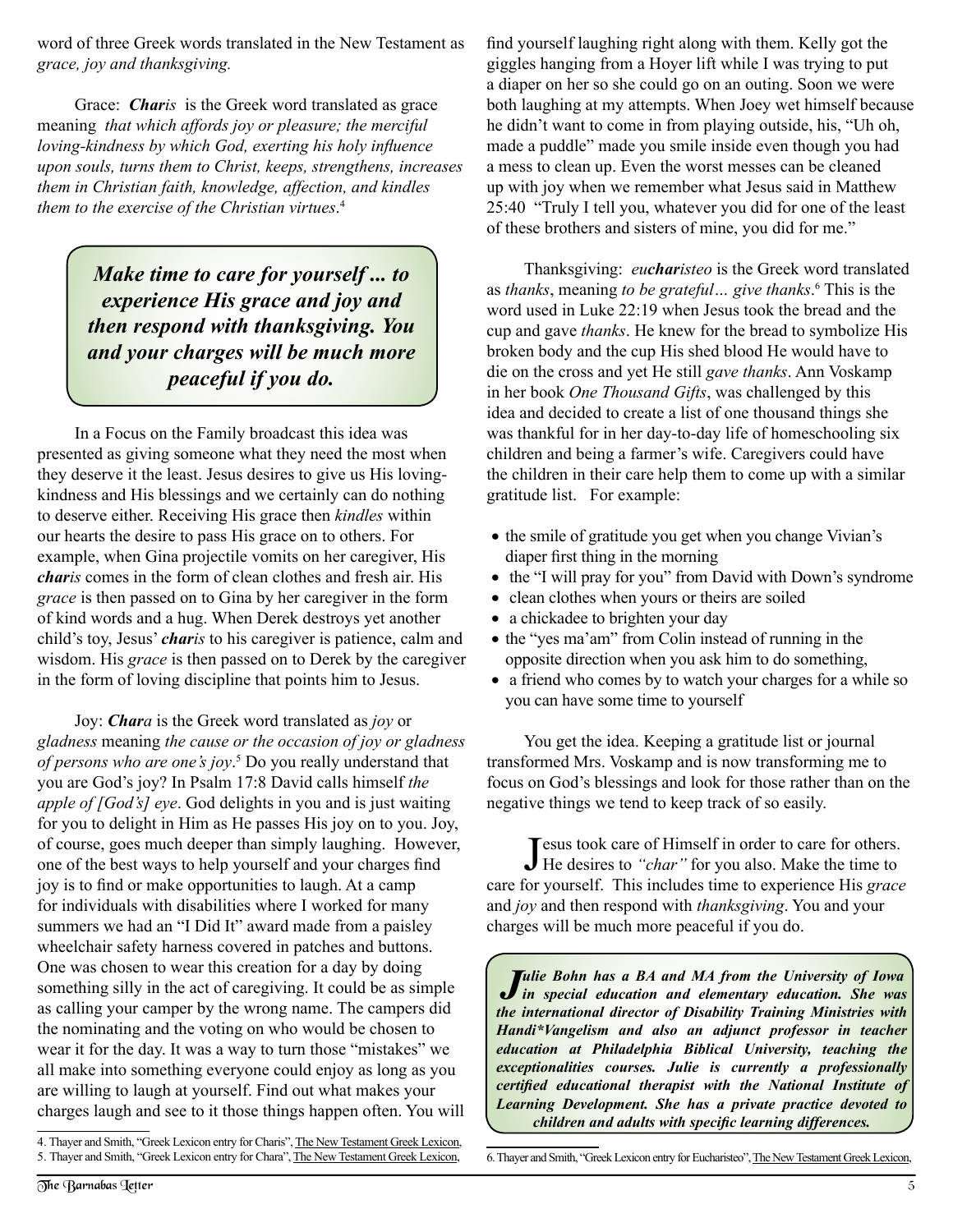

## *Disability and Children at Risk*

*An excerpt from: "Let All the Children Come: A Handbook on Holistic Ministry to Children with Disabilities" Editor—Phyllis Kilbourn*

For a large majority of the world's children, disabilities not associated with birth are acquired through crisis experiences that not only cause children not to function within the expected norms, but also make them vulnerable to abuse and exploitation. Children of war, street children and child laborers are prime examples of children who are vulnerable to disabilities resulting from dangerous occupations, accidents or harmful exploitation.

Children at risk are not only vulnerable to disability, but disability also increases risks to children. As confirmed through research, credible reports and statistics, children with disabilities are among the most stigmatized and marginalized of all the world's children. Negative societal attitudes expose children with disabilities to greater risk of violence, abuse and exploitation. While all children are at risk of being targeted victims of violence, children having a disability find themselves at significantly increased risk because of the stigma, negative traditional beliefs and ignorance associated with disabilities.

One of the many contexts where children with disabilities are especially at risk is in situations of war. Knowledge gained from examining this exploitive situation in the context of disability can be transferred to other forms of exploitation experienced by children.

#### **Disabilities Caused by War**

At eight years old Nermina had been the joy of her family. She could make them laugh with just a smile, she could make them proud by the way she joined others doing the chores and the way she succeeded in her school work, and she always had friends with whom she played.

But now that was over. The landmine had taken her foot. Now she was a burden. She could not smile; she had to be helped everywhere; and her friends were too busy running and jumping to just sit with her. Even her smile was lost somewhere in the past.

It was Tuesday at the hospital. Nermina had been in this special hospital for two days. It seemed right that she was banished to this sterile place. Her friends probably no longer wanted to be with her; her family only cried when they looked at her; she knew that she could no longer walk the miles to school, pick berries for the market, or kick the ball when it rolled in her direction. She did not belong any more.

Nermina's story so well describes the experiences of countless children caught up in violent civil wars. According to the WHO, "for every child killed in warfare, three are injured and acquire a permanent form of disability. In some countries, up to a quarter of all disabilities result from injuries and violence."

Along with the disabilities children acquire through clearing fields of landmines is the difficult fact that, according to the United Nations, one of every four soldiers in the world is a child. Opportunities for disability-type injuries are rife for the child soldier, including mental and physical challenges from the drugs and alcohol given them for bravery in fighting during the day and forgetting what they have done when night falls.

Eleven years of civil war in Sierra Leone is another prime example of how war brings about an increase in disability. Thousands of young people were forced to suffer disabilities, "both as a result of forced amputations—the tragic hallmark of the rebel forces—and the collapse of the national health system including childhood immunizations. As vaccinations ceased, disabling diseases such as polio crept back into overcrowded slums, mainly affecting children under the age of five."

Regardless of how children acquire a disability, they require special care and attention, or else they become at risk of being excluded from within their society, community and even family. Unfortunately for the vast majority of children, especially in developing countries, access to rehabilitative health care or support services is not available. Lack of care has resulted in hundreds of thousands of children with disabilities being destined to live their lives in institutions, often deprived not only of love and affection but also of the most basic physical requirements.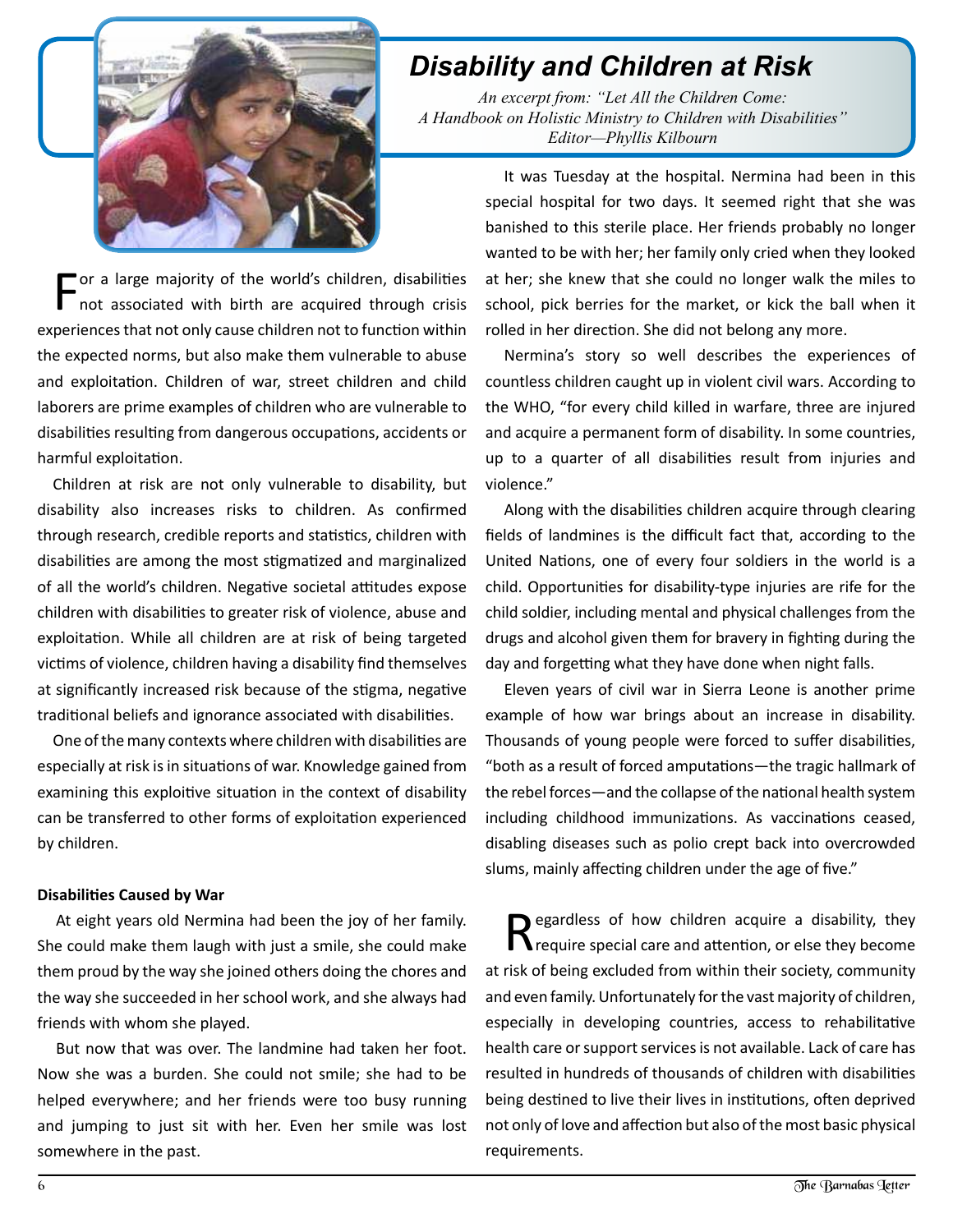## **• NEWS • EVENTS • RESOURCES**



## **Resources Addressing Children and Disabilties Forthcoming Resource from CCTI**<br>and Disabilties

Books



## *Special Needs Smart Pages: Advice, Answers, and Articles About Teaching Children with Special Needs*  Joni and Friends; Gospel Light This comprehensive resource includes Bible lessons,

inspiring real-life stories, teacher devotionals, training articles, and more—plus a CD-ROM. 328 reproducible pages, softcover from Gospel Light.

ISBN: 0830747192 ISBN-13: 9780830747191

# www.crisiscaretraining.org



*"Let All the Children Come" A Handbook for Holistic Ministry to Children with Disabilities*

Editor: Phyllis Kilbourn

Look for this resource to be available by October 2012!

## **Websites**

## *Insight for Living Ministries*

#### **A Special Needs Blog by Colleen Swindoll Thompson http://insightforliving.typepad.com/specialneeds/**

When life falls apart, confusion sets in. Personal questions are unanswerable, emotions are uncontrollable, and strength seems unattainable; such are the realities of shattering circumstances. Special Needs Ministries represents a source of hope for people by offering sound teaching, resources, and personal counseling. We invite you to visit the Special Needs blog, managed by Colleen Swindoll, director of Special Needs Ministries and the parent of a child with special needs. Colleen is intimately aware of the daily challenges you face, and she is honored for the opportunity to interact with you.

### **Grace Immersion by René Schlaepfer http://www.graceimmersion.com**

Do you have a nagging sense you are never doing enough for God? Do you have a vague feeling of guilt and constant disapproval? Do you feel guilty when you enjoy yourself? Rediscover grace!

## **One Thousand Gifts by Ann Voskamp http://onethousandgifts.com**

Just like you, Ann Voskamp hungers to live her one life well. Forget the bucket lists that have us escaping our everyday lives for exotic experiences. In One Thousand Gifts, Ann invites you to embrace everyday blessings and embark on the transformative spiritual discipline of chronicling God's gifts. It's only in this expressing of gratitude for the life we already have, we discover the life we've always wanted...a life we can take, give thanks for, and break for others.

**Resource List compiled by Handi\*Vangelism Ministries International, P.O. Box 122, Akron, PA 17501-0122, www.hvmi.org**



*I Am in Here: The Journey of a Child with Autism Who Cannot Speak but Finds Her Voice* Elizabeth M. Bonker, Virginia G. Breen Revell / 2011 / Hardcover

*I Am in Here* is the spiritual journey of a mother and an autistic daughter who refuse to give up hope, who celebrate their victories, and who keep moving forward despite the obstacles. ISBN: 0800720717

ISBN-13: 9780800720711



## *Special Strength for Special Parents*

Nina Fuller; Publisher: GMA Publishing, 2006

This encouraging, life-giving book is for parents of special needs children. The constant demand of having to be strong for others often leaves these parents feeling isolated, depleted, and fatigued. But they will be blessed to read the 31 daily doses of hope, and reflect on the faithfulness of God through the good times and the bad. ISBN-10: 1592680755



## CDs

*Special Words for Special People: Offering Grace to the Weary* Charles R. Swindoll;

Publisher: Insight for Living, 8 CD set Suffering is one of the most profound mysteries

in the human experience.Whether it comes as a result of sinful choices, through the realities of

living life in a sinful world, or by some accident or physical malady, all of us know the grinding pressure of pain. But there is hope and encouragement and grace for weary souls, for those who wince under the stings of daily suffering.